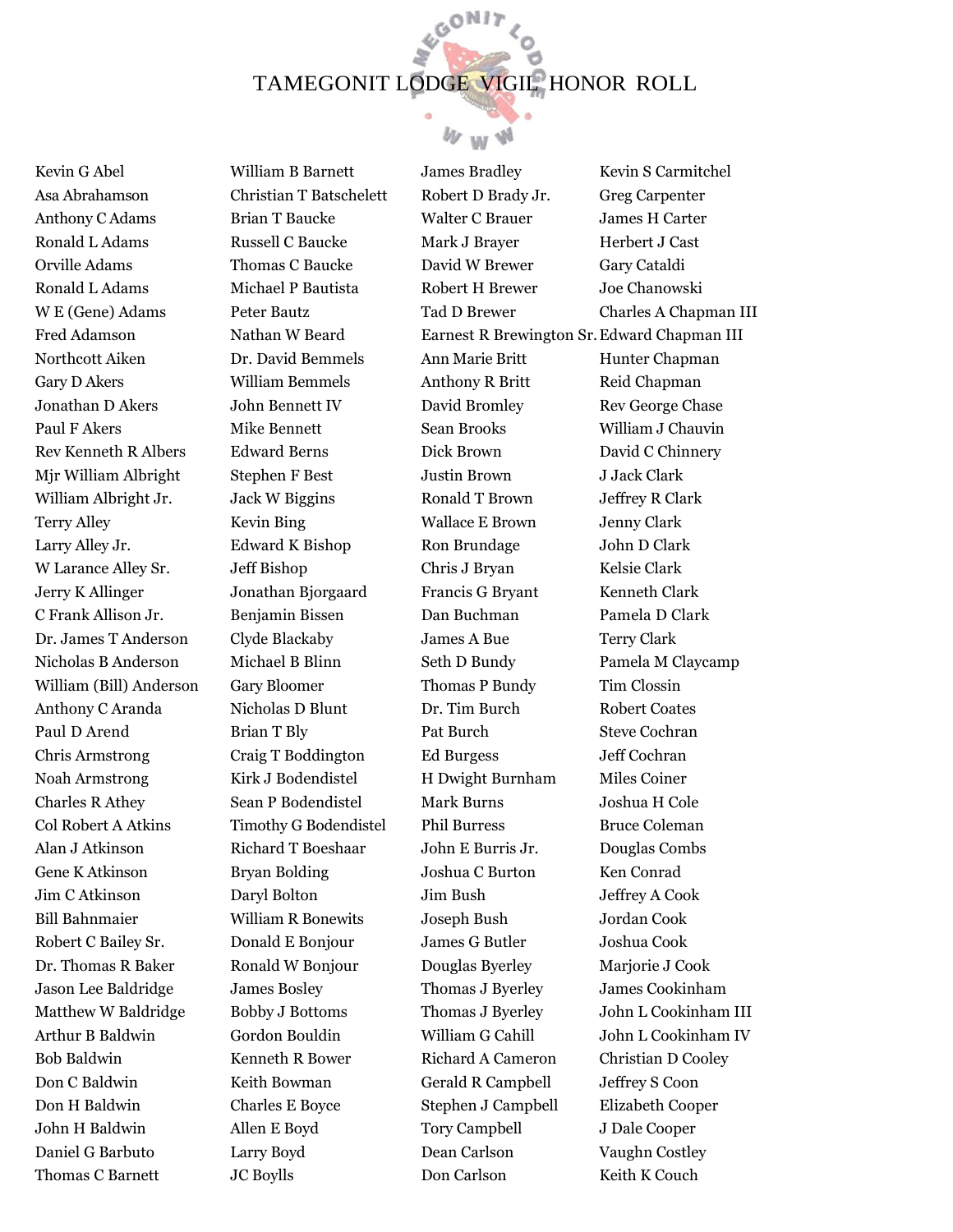GON17



Gavin L Couvelha Tanner L Couvelha Michael W Coyne William M Coyne Laura Crotty William A Craig Benjamin A Crawford Manuel M Crew Howard V Crisler Earl D Cristman Bert Croft Daniel Cunningham Jay Curless Matthew G Curry Jeffrey W Curts Joseph D Curts Clifford P Cutler Richard A Darnell J Britt Davis Michael Davis Philip Davis Robert D Davis Robert F Davis C Raymond Dawson Geoff Day Justin R Dealy Thomas Deane Justin W Deaver Joe Dekat Leona Dekat Bob Denby John F Denby Mark Denby Joseph C DeVader James P Dick John F Dickerson David Dietz Chad Dillon David Disney Ehrman Dobberstine Nicholas P Dodson Jacob Dokos Joe Dolinski Michael L Dolph

Paul Dorsey Russell L Downing Jr. Tommy G Dudley Christopher Duncan Keith Duncan Zach Duncan Jin Duree Greg Earhart Wayne Edemann George W (Chip) Edman Sam Edwards Frank E Eker Jesse T Elder Leroy M Elliott Kent Erickson Jim W Estes Bob Euler David J Evans Joseph C Evans Richard A Evans Floyd Everhart Marty Fahnke Jacob Fallman Joseph E Farrell George Feil James R Feil Carl D Fisher Jerome F Fladung Anthony H Flamez Ryan Foley David Ford Floyd G Ford John Forsyth Aaron Frank Richard B Frans Derryl L Freeborn Andrew T Freeman Christine A Freeman Jay C Freeman Jon Frentrop Aaron Friedrichse Richard J Frolik Harold B Frye W Alex Frye

Bill Gander Barbara Garcia Eriq Garcia Noel W Gardner Richard J Gartin Jr. Mike Gast Michael Gates Dick Gaulke Debbie S Gaunt Ron Gay Joseph A Getto Matthew E Gettys Chris Gibson Donald E Gilkerson Robbie Gilkerson Verlee D Gilkerson Richard Gillerman G William Gillett Mark Gilbert Carl F Gilner R John Gilner Robert R Gilner Daniel W Glenn Chuck Goodman James R Goodrick Richard Grant Joseph James Grasela III Michael J Henre II Ray J Graskemper Jr. John E Grauberger Andrew Green Tyler S Griffin John Guerdan Dale E Gunn Robert D (Chip) Gunn Steve Guyton April M Hale David Hall Mike Hallisey Colin Halpin Eric Hallmark Casey S Halsey Lester Ham Timothy J Hambelton Daniel D Hammond Sr.

Rebekah Hannan Mark B Hansen David Hanson James Hanus Mike Hanus Weslie Harbit Col. Frank L Harman III John T Harman Ernest L Harms Berkley F Harper Richard R Harrington Harry Hathaway William Hauldren H Lloyd Hawkins James W Hayes Randy D Hayes Raymond L Hayes Willard C Haynes Christopher S Heatherington Phillip R Helt Timothy Helton Daniel L Hemphill Daniel C Henderson Chester W Henre Michael J Henre Nancy K Henre Christopher J Hernandez Don Hess Benjamin Higbee Allan High Walter Hill Ben Hilleary Jere Hodshire Tyler Holcom Mark Holt Robert F Holt Andrew J Hood Don Hope Cap. Ron Hoppock Dr. Fred Horne Kevin Horner Elmer Horseman David Hougland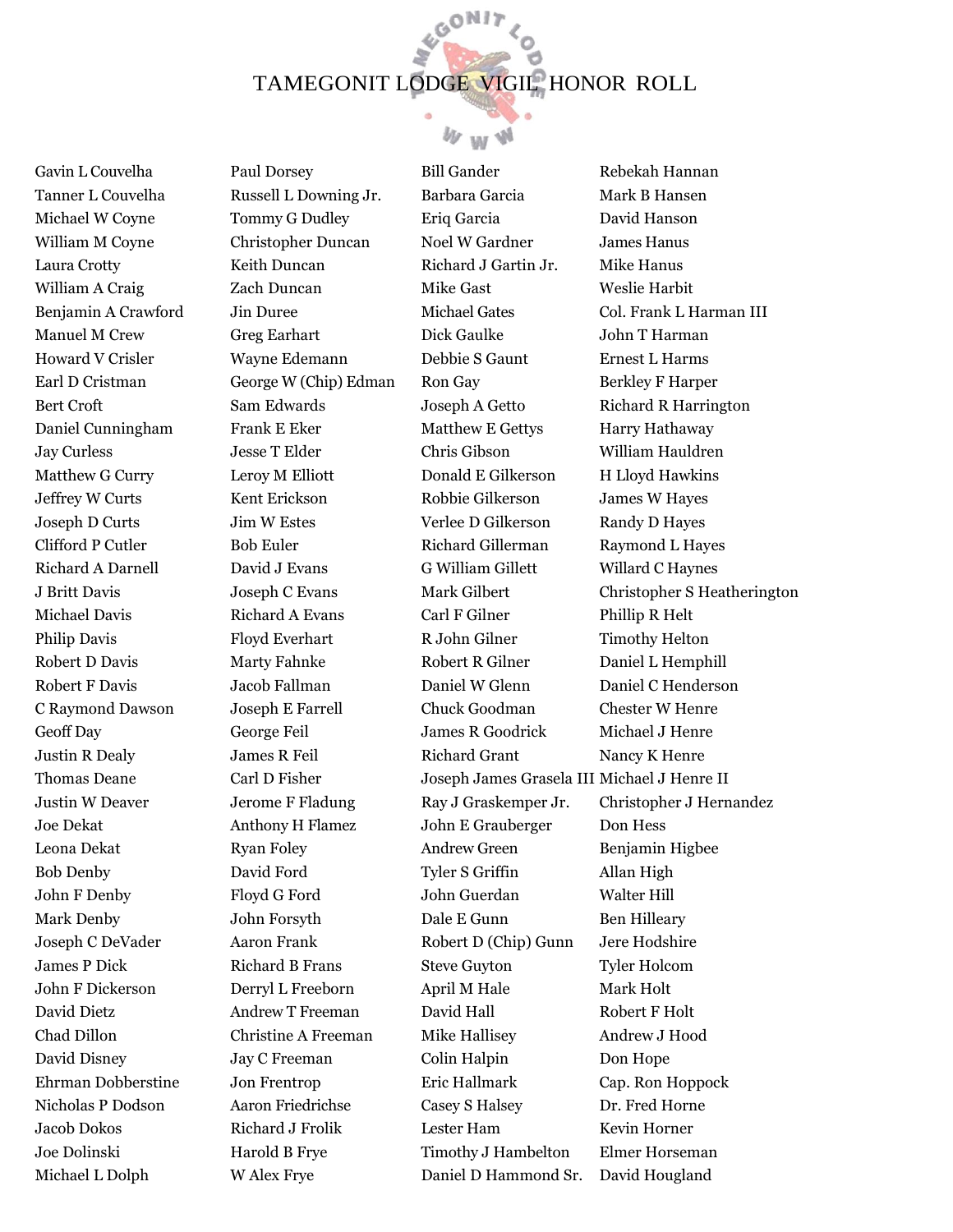GON17



Howard Hougland Roger Hoyt Jacob W Hubbert Michael Hubbert Tim Hubbert Edward W Hubert Richard Brick Huffman Edward R Hughes Gerald R Humbert Uel Hurd Lionel Larry Hutsell Ben J Hynds Jr. Ben J Hynds Sr. Chad E Jackson Derek L Jackson Glenn A Jackson Aaron Scott Jacobs Brian Jacobs John A Jacques Patrick H James Sr Arnold L Janousek Paul Jefferson Chris Johnson Douglas A Johnson Evan Johnson Howard Johnson Howie Johnson Paul H Johnston Paul W Johnson Troy Johnson Thomas B Johnston Jr. Berkley Jones Brian D Jones Bruce E Jones Casey Jones Howard G Jones John D Jones John E Jones Timothy M Jones Dean R Jordan Jason Joyce Chris Kaminski Ron Kaminski John Kamphaus

John T (Jack) Karsten Gordon J Kaufman Johnny M Kaufman Robert G Kaufman Anthony Kawecki Lorri Kearns Norman D Keltner Dan Kerling Robert W Kerr Cameron M Kieffer Elliott Kieffer Mary F Kilkenny Thomas G King Ronald L Kirshman Clayton Kistner Scott Klein Lawrence Klempnauer Mikel Kline Michael C Klingele Shawn Klingele Clay Knapp James Knight Andrew H Knott Hayden Knott Jack Knouse David Knox Dennis Koehler Gregory E Koehler James A Koehler Paul Koehler Robert W Koudelka Jr Gregory P Krissek Walter J Krissek John D Kuehn Mark D Kuehn Charles LaFrance Emmett LaFrance Jacque LaFrance Neil V Lamont James A Lande Charles E Landers William C Landrum Brent Lange Jonathan Lange

Richard P Lange Thomas Lanio Colton Lauber Gail Lavenburg Robert Lawrenz William H Laws Leonard E Lawson Matt Lawson Allan Lechner Brian M Lechner Richard W Ledgerwood Chris Lee Rick E Lee Steven B Leland Austin Lemmons Hale Lentz F William Lewis Jack Lewis John R Lewis Kory A Lewis Fredrick C Light Nicholas C Light Russell S Lindsay Stan W Lloyd Guido Locati Joan M Long Joshua Long Kenny W Long Richard Long Byron C Loudon Barry Loughrige Steven Loughrige Keith Love Robert Love Timothy C Lynch Michael Mabrey Dr. Richard MacArthur James G MacArthur Tim MacArthur Benjamin T Mace Luster G Main J Harry Malott Hubert D Mansfield Christopher Marolt

Julian Marshall Todd Martin Brett M Mason Lawrence E Mason Michael M Mastin Ian Matches Nolan Matherly Brandon Mauch Hobe May Jr Jim Mayo Howard L McConnell J Michael McCoy James L McCoy Hugh M McCreery Mason Lee McCurdy Michael McCurdy Ralena McCurdy Truman McCurley Susan McDaniels James D McDonald Douglas M McDuff James M McDuff William McEachen M.D. Kevin McGill Steve McGill Joseph D McGrath Jr. Brandon McGuire Ellen D McGurk Patrick D McGurk Harold E McGurk Jr. Brendan McKeighan Kyle J McNabb Wayne C McNabb Gary A McNaughton Warren P McNaughton Parry McPheeters Ryan Meador Kenny Meals Roy Meals Daniel C Mease Scott Medlock Marvin Mendenhall Mickey Mendenhall Mark Merriman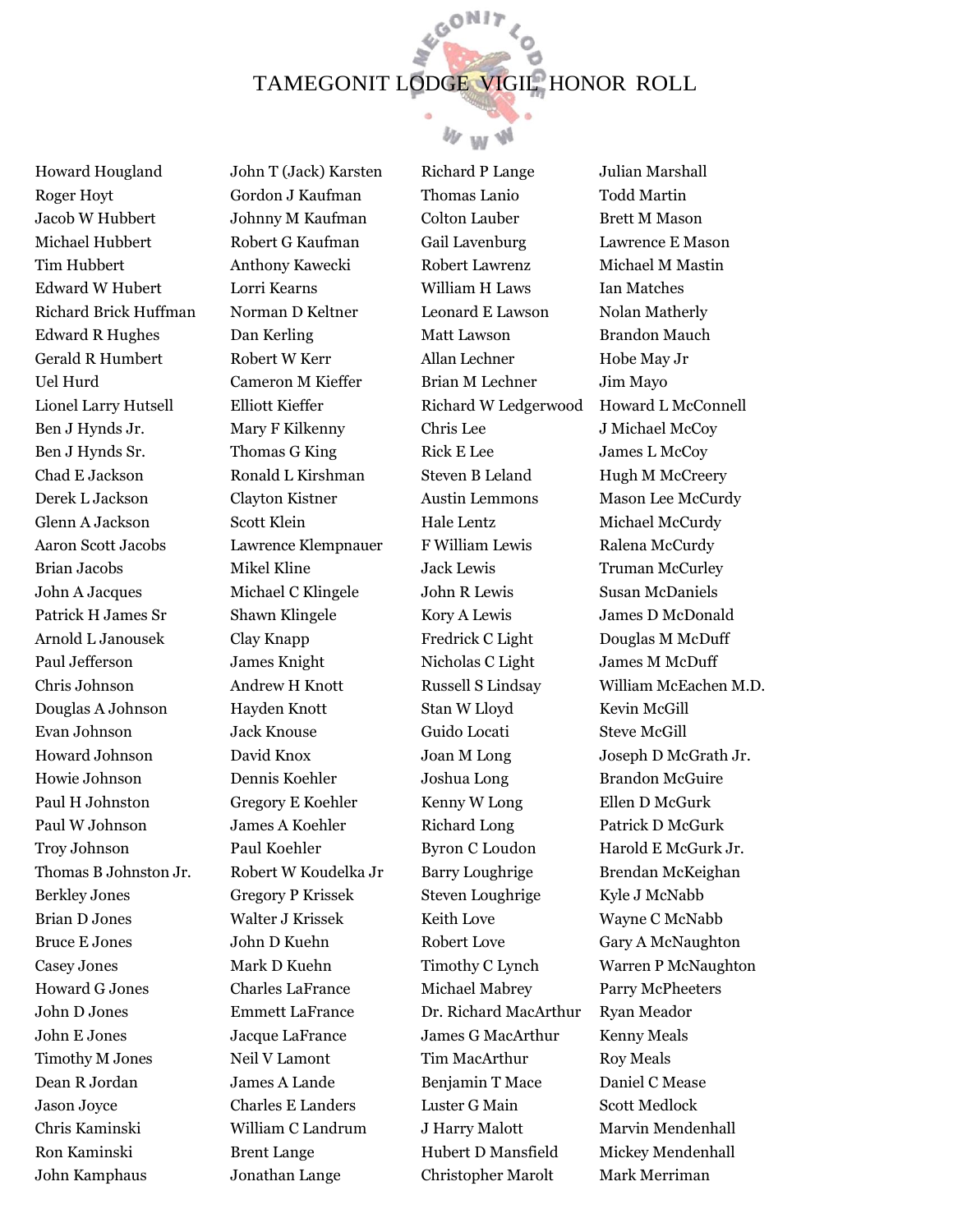GON17



Joshua L Meyer Treyton Meyers Griffin R Middendorf Robert Middendorf Patrick Milberger Dennis M Miles Becky Miller Cynthia J Miller David C Miller Dennis P Miller James B Miller Jesse Miller Joshua Miller R David Miller Rick Miller Robert Miller Harry Miller Jr. Joe Miller Jr. Greg Millert Warren Minear Richard K Minear Jr. Robert J Mize Samuel Mize Tim Mize Chris Modrow Daniel R Moody Wayne S Moody Edward Molt Judy Molt Burton K Morey James Morey Thomas V Morey John H Mosby Randal Moser John Mueller Rev Charles Munson Jim Murnan Daniel R Murtha Travis Myers Ted Nauman Frank C Maylor Thaddeus Nash Cliff Nesselrode Donald Newbanks

Angela Nguyen Sam M Nicol Michael Nolan Robert D Norris Nathan Nowatzke Wilbur Noyes Robert B Nusser Sr. Mark Nutt Michael O'Connor Timmothy P O'Connor Parker Ogan Richard K Ogden Jr Richard K Ogden Sr M.D. Tracy Ohmart Morgan Olander James L Olshefski Nick Oprisu Larry Ostertag Steven Ozaki Robert Page Dan Palmquist Randall J Park Patrick Parks Stephen B Parks Robert Patterson Donald P Payne Howard D Payne Blair W Pederson Corey S Pederson Francis Peek James Peel Marion R Peer Aaron Perkins Jonathan Petry Richard E Petty Alan M Pfortmiller Paul S Phelps C Jack Phillips Isaac Phillips Mark Phillips Steve Phillips Tegen Phillips Miles Pike Tom Pistorius

Kenneth Plumb Bob Poe Sr. Robb Poe Ross D Polete Darrel Porter Jack Porter Justin Prelogar Jim Prettyman Daniel P Pretz John R Pretz Aaron Prothe Arlin Prothe Edwin G Provost Ross Raabe Peter Radiel Joseph Rahija Jr. Addison J Raine Phillip R Raine William M Raine Gregory Ramsey Doug Rawlings Thomas A Redenbaugh Melvin C Reece Dr. Compton Reeves Frank Reigelman Joshua Reiss Isaac Remboldt Richard L Rhodes Tim Rhodes John D Richards Sam Richards Bryan Richardson CJ Richardson Kyle Richardson Wendy Richardson Kent A Richey John D Riggs Jr. Philip Riley Debbie Roberts Gerrit Robinson Harold Robinson James L Robinson Joan N Robinson Kyle Robinson

Timothy Robinson Susan Rodgers Curt Rohner Donna Rohner Howard Rollins Sr. Howard W Rollins II Myron Rosebrook Ernest Rosenthal Albert M Ross IV M.D. Stanley Roth Jr Fred Roy Robert Runnels Joel C Rush Hunter Ruskanen Jason Lee Russell Charles O Rutledge Bradly R Saint Tim Saint Jeannie Salmon Raul Salmon David Salser Grant Samms Michael D Samms Alan J Sanders Otis D Sanders Stuart Sanks James Sargert Ian Schartz Suzanne Schartz John A Schatzel Eric Schmidt Joe E Schmidt Joe Schmidt II Eli Schneck John Schnieders Michael J Schnieders Samuel W Schownegerdt Robert Schweiger James Scott Robert Scott Abe Sears Joseph A Serling Kitty Serling Robert Shadburn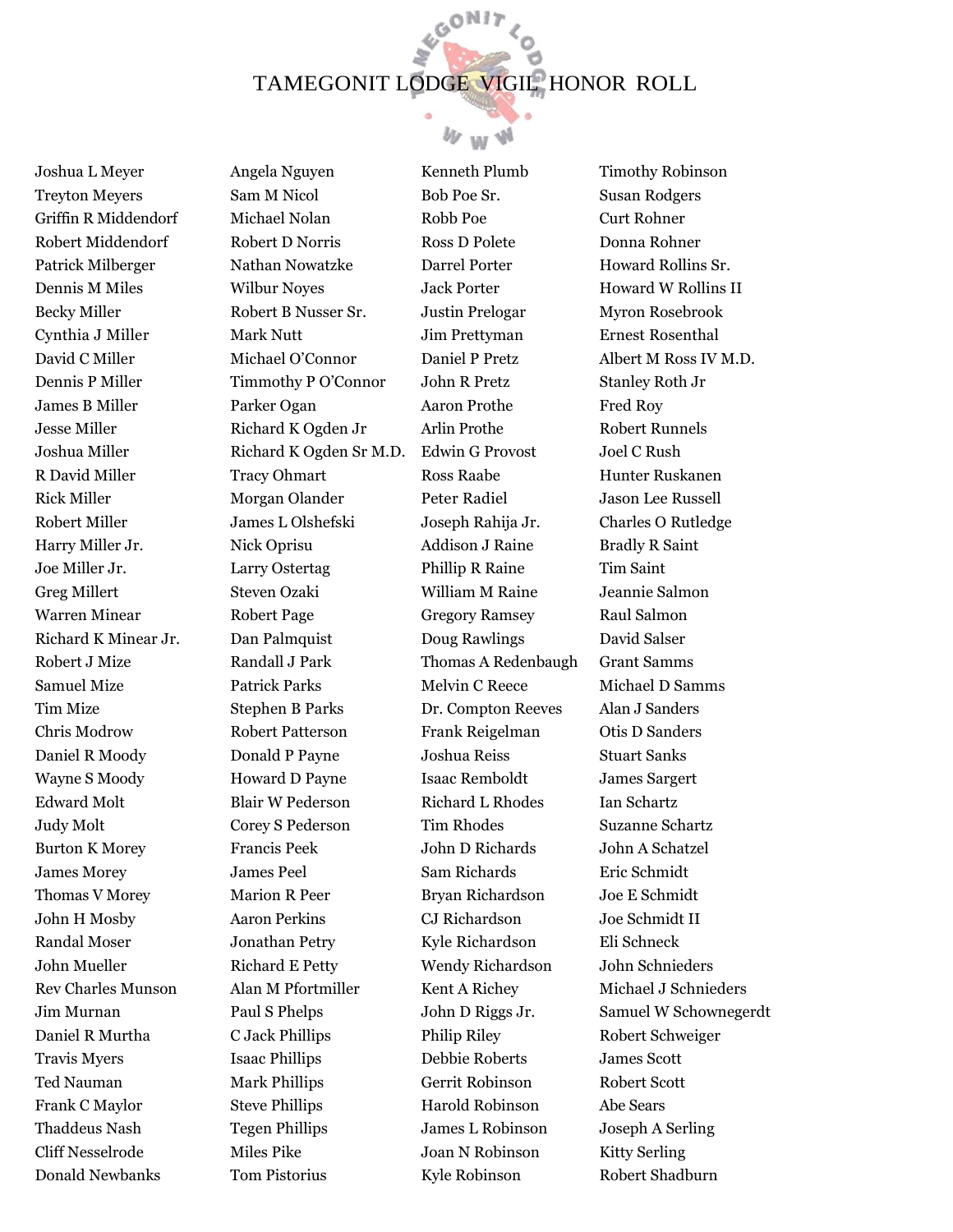GON17



Keith Shank Brian A Shapley Gary Sharp Glen R Sharp William J Sharp Charles Sheffield Thomas T Sherman Kyle A Shirk Sue Shirk Randy Shoults Andre Sidney Michael Silady Dale Sillik Austin Simms Greg Simms Larry E Sisk Mary Sue Sixta Robert L Sixta Kyle Skelton Colin C Smalley Logan A Smalley B Alexander Smith Chris Smith James Smith Joshua Smith Judson Smith Richard Smith Robert L Smith Ronald L Smith Terrance Smith Norman A Smith Jr. Mark G Snyder Colby Soden Dave Sorrels Chris W Spangler Ken Spangler Tim Spangler William D Spangler Chad Spencer Scott B Sperry Montrai Spikes Joseph J Spohn Nicholas P Springmeyer August W Sprung

Charles N Sprung Matthew Stanley Larry Stephenson Martin Stevens Rhoades E Stevens Riley Stevens Victor L Stevens Garren J Stickelman Kevin Stickelman Paul Stiglich Robert R Stockdell Robert (BJ) Straw Jr. Robert Straw Sr. Nathan Strentz Dana A Stuckey Thomas Stuckey Don Studnicka John Sullivan Thomas E Sullivan Jr. Robert Summers Michael Sumpter Irvin Surber Albert F Sutlick Jr. Kristopher J Swearingen Michael Swearingen Loren Swenson William P Tabolsky Everett S Taylor James W Taylor Rex Taylor Tracy Techau Corey Terrell Damian Terry Paul D Terry Wayne D Terry Eugene A Tesson James E Tesson Charles Theroff Craig Theroff Wayne Theroff Matt Thoman Anton Thomas Ian T Thomas Jerald Thomas

Michael W Thomas Paul Thomas Roy Thomas Timothy J Thomas Tyler W Thomas Charles Thompson Cliff F Thompson J Fred Thompson Jane Thompson Janet Thompson Jeffrey Thompson John Thompson Michael W Thompson Robert E Thompson Jr Harold Lee Tillman Timothy Todd William S Todd Robert W Tompkins Leslie Trainor Troy D Trenary Douglas Tucker Joseph E Tucker Shannon Tucker Judy Tuckness Gene P Tuley Fr Shawn P Tunink Herbert R Tuttle Peter V Tuttle Victor H Tuttle Bill Unruh Sharlet A Untereiner Jerry Usry Austin Van Black James Vanhoy Philip Vaughn Ernest Venis Mathew Vest Roy Vestal William Villee Max L Waddel Bruce Wagner Tristan Wagner Robert A Wagner Jr. Robert A Wagner Sr.

Benjamin C Wake Jack E Walker Jeremy Walker Lloyd Walker Melvin L Walker Spencer A Walker Bruce Walkley Dr. Terry J Wall Benjamin Walters Kenneth Walton Jeffrey Wandtke Joseph Ward Matthew R Ward Thomas R Ward Randy Warner Leroy Warren Stephen D Warren Robert L Wasser Ross Waters George R Weaver Jr. Spencer Weaver Austin Weber David G Weerts Richard Weerts Don Weidman Jacob Weinmann Ernie B Wells Devin West Anthony J Whatley Paul R Whatley Rodney White Lucas Whited Todd S Whiteley William H Whitenack Michael Wienands Michael A Wieners Nathan P Wiens Robert K Wilber John F Wilcox Ronald D Wilcox M.D. Delvin Wilkinson Bryce A Williams Gary L Williams W A Williams